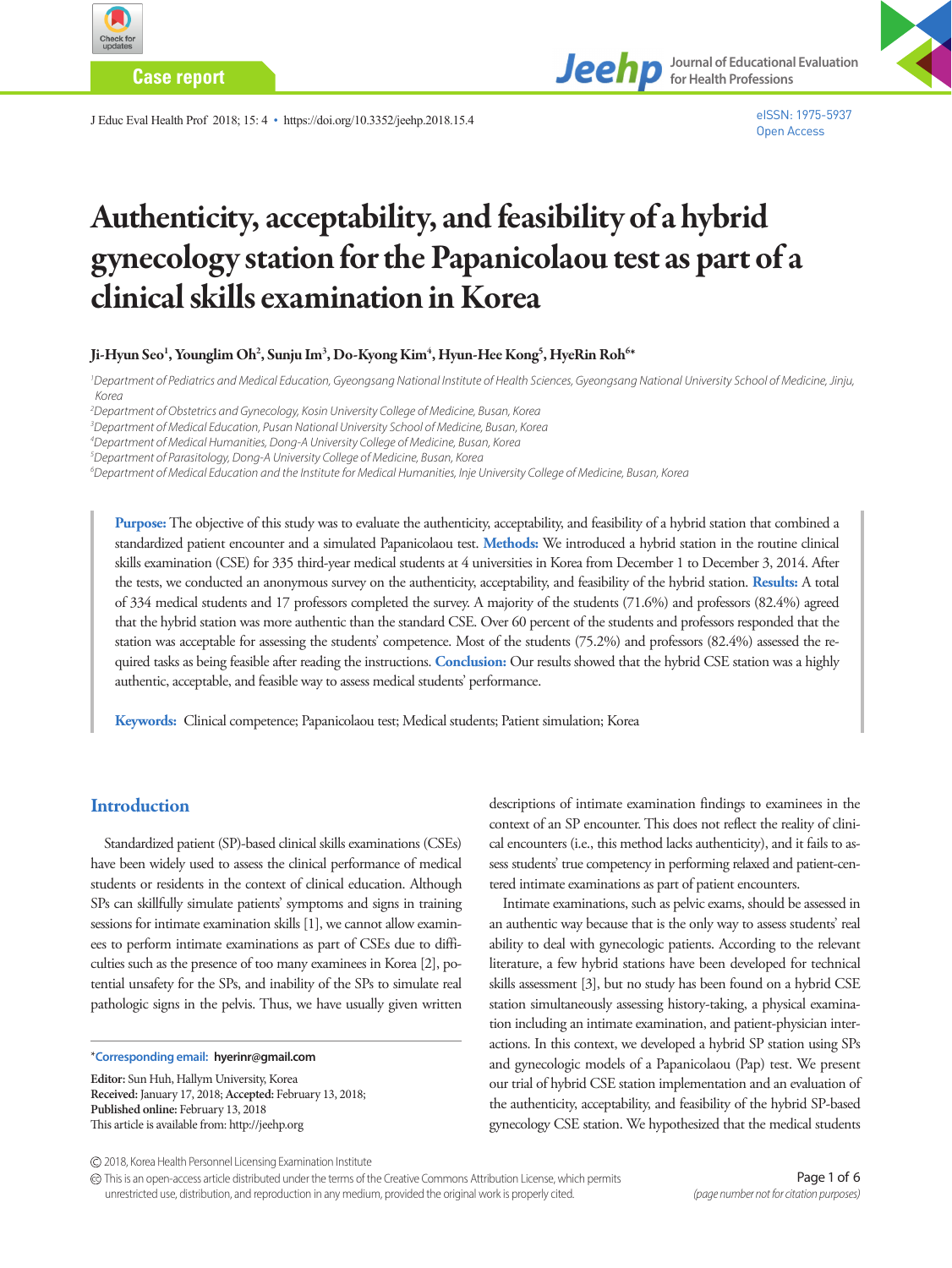would evaluate the hybrid station as being more authentic, acceptable, and feasible than the other SP encounter stations.

## Case presentation

#### Ethical statement

All data on the scores and results of the survey were provided by the Busan-Gyeongnam Clinical Skills Examination Consortium (BGC-SEC) after approval by the institutional review board of Gyeongsang National University (IRB approval no., GIRB-G15-X-0056). The board exempted the study from the requirement for informed consent because of the retrospective nature of the research.

#### Case

The study participants were 335 third-year students, comprising examinees of 4 universities, and 22 professors who served as raters and were recruited from 5 universities in the BGCSEC. The joint CSE was composed of 6 technical skills and 6 SP-based stations.

We developed a hybrid case using a Pap test with a scenario and an evaluation form after 6 sessions of 3-hour workshops during 3 months from June 1 to August 31, 2014. The patient in the case was a 45-year-old woman with vaginal bleeding. The medical students' task at this station was to interview the SP, to perform a focused physical examination, and to write an appropriate entry in the patient's medical record (Appendix 1). We instructed students to perform an intimate examination on a pelvic model that was provided. The hybrid station took 15 minutes, 5 minutes longer than other SP stations.

We created a station room that resembled a real clinical setting. The SP was first interviewed by the student, and then lay on the bed for a physical examination (Fig. 1A). A nurse curtained off the table to separate the pelvic model from the SP. The simulated pelvic model had a specially designed lesion on the cervix, which was intended to be the primary examination finding for the real patient (Fig. 2). A small camera connected to a computer was set up to capture the performance of the student. While a student explained the pelvic examination, the SP pretended to change clothes and the nurse placed curtains in front of the pelvic model. The SP observed the student's performance via a computer behind the curtain (Fig. 1B) and responded in a realistic fashion if the student performed uncomfortable pro-



**Fig. 2.** This picture of cervicitis was pasted on the pelvic model to simulate a lesion on the cervix.



**Fig. 1.** (A) A student interviewing the SP while performing the hybrid clinical skills examination. (B) The SP lying on the bed for a pelvic examination. A computer monitor on the next table (white arrow) is recording the student's performance, and the SP is observing the student's performance via a computer monitor behind the curtain. SP, standardized patient.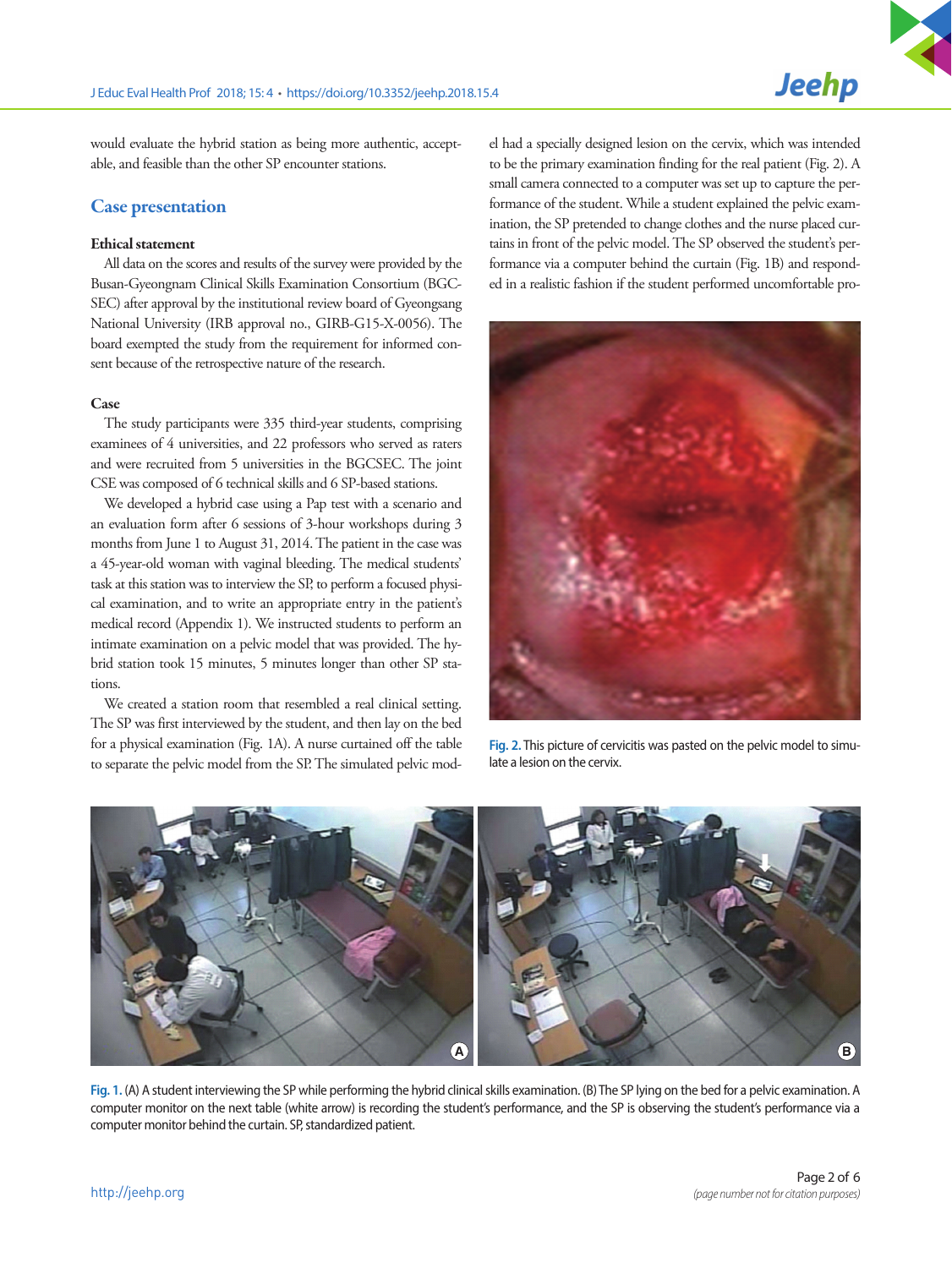| Table 1. Survey of students regarding the authenticity, acceptability, and feasibility of the hybrid station |  |  |
|--------------------------------------------------------------------------------------------------------------|--|--|
|                                                                                                              |  |  |

| Variable                                                   | Excellent (%) | Good (%) | Average (%) | Mediocre (%) | Poor $(\%)$ |  |
|------------------------------------------------------------|---------------|----------|-------------|--------------|-------------|--|
| Authenticity                                               |               |          |             |              |             |  |
| Realistic compared to classical gynecologic SP-based tests | 18.3          | 53.3     | 25.4        | 2.1          | 0.9         |  |
| Acceptability                                              |               |          |             |              |             |  |
| Difficult compared to classical SP-based tests             | 18.6          | 46.7     | 32          | 3.3          | $\Omega$    |  |
| Appropriate for assessing a student's competence           | 11.6          | 52.3     | 31.3        | 1.8          | 0.7         |  |
| Feasibility                                                |               |          |             |              |             |  |
| Identifying the task after reading the instructions        | 13.8          | 61.4     | 22.8        | 1.8          | 0.3         |  |
| The duration of the test was appropriate                   | 11.1          | 44.1     | 30.6        | 13.2         | 1.0         |  |

SP, standardized patient.

**Table 2.** Survey of professors on the authenticity, acceptability, and feasibility of the hybrid station

| Variable                                                   | Excellent (%) | Good (%) | Average (%) | Mediocre (%) | Poor $(% )$    |
|------------------------------------------------------------|---------------|----------|-------------|--------------|----------------|
| Authenticity                                               |               |          |             |              |                |
| Realistic compared to classical gynecologic SP-based tests | 5.9           | 76.5     | 17.6        |              | $\Omega$       |
| Acceptability                                              |               |          |             |              |                |
| Difficult compared to classical SP-based tests             | 5.9           | 35.3     | 47.1        | 11.8         | $\mathbf{0}$   |
| Appropriate for assessing a student's competence           | 5.9           | 88.2     | 5.9         |              | $\overline{0}$ |
| Feasibility                                                |               |          |             |              |                |
| Identifying the task after reading the instructions        | 11.8          | 70.6     | 11.8        | 5.9          | $\Omega$       |
| The duration of the test was appropriate                   | 11.8          | 64.7     | 5.9         | 11.8         | 5.9            |

SP, standardized patient.

cedures, such as abrupt insertion and widening of a speculum.

The items used to assess students' competency consisted of 5 categories: history-taking, physical examination, clinical reasoning, patient education, and communication skills (Appendix 2). The scores were allocated as 30 points for history-taking, 30 points for the physical examination, 10 points for clinical reasoning, 10 points for patient education, and 20 points for communication skills, resulting in a total of 100 points. Professors rated all the items, except communication skills, which were rated by the SP.

We conducted a pilot study with 20 fourth-year medical students at 1 university, based on which we finalized the scenario and assessment items with several revisions.

We developed a survey questionnaire to evaluate the authenticity, acceptability, and feasibility of the hybrid station, with a rubric according to which each item was scored on a 5-point Likert scale. We administered the questionnaire in written form immediately after the exams were finished. We conducted a descriptive statistical analysis, including the frequency and percentage of answers, using IBM SPSS ver. 21.0 for Windows (IBM Corp., Armonk, NY, USA).

The average total CSE score for the other 5 stations was  $58.0 \pm 7.7$ points (maximum score, 65.3 points), whereas that of the hybrid station was  $60.32 \pm 10.8$  points, showing no statistically significant difference. The internal consistency for the 18 items in the hybrid station was 0.779 (Cronbach alpha), and the other 5 SP stations had similar internal consistency results (range, 0.690–0.878). A total of 334 medical students (99.7%) and 17 professors (77.3%) completed the survey. A majority of the medical students (71.6%) and professors (82.4%) agreed that the hybrid station was more authentic than the standard CSE (Tables 1, 2). More students (64.7%) than professors (41.2%) found it difficult to carry out the required tasks at the hybrid station. A majority of medical students (63.9%) and most professors (94.1%) responded that the task was acceptable for assessing the students' competence.

A majority of the medical students (75.2%) and professors (82.4%) considered the tasks to be feasible after reading the instructions for the hybrid station. More than half of the students (55.2%) agreed that an appropriate amount of time was allotted for the hybrid station, as did 76.5% of the professors. The raw data are available in Supplement 1.

## **Discussion**

This is the first trial to be reported in the literature of a hybrid CSE combining an SP clinical encounter and a technical skills station. In standard gynecologic SP stations, students have to stop the interaction with the SP while reading a written description of the pelvic examination. The general technical skills assessment only assesses whether students perform the procedures of the Pap test accurately. However, in this study, we sought to assess students' ability to perform the entire process of a gynecologic patient encounter, includ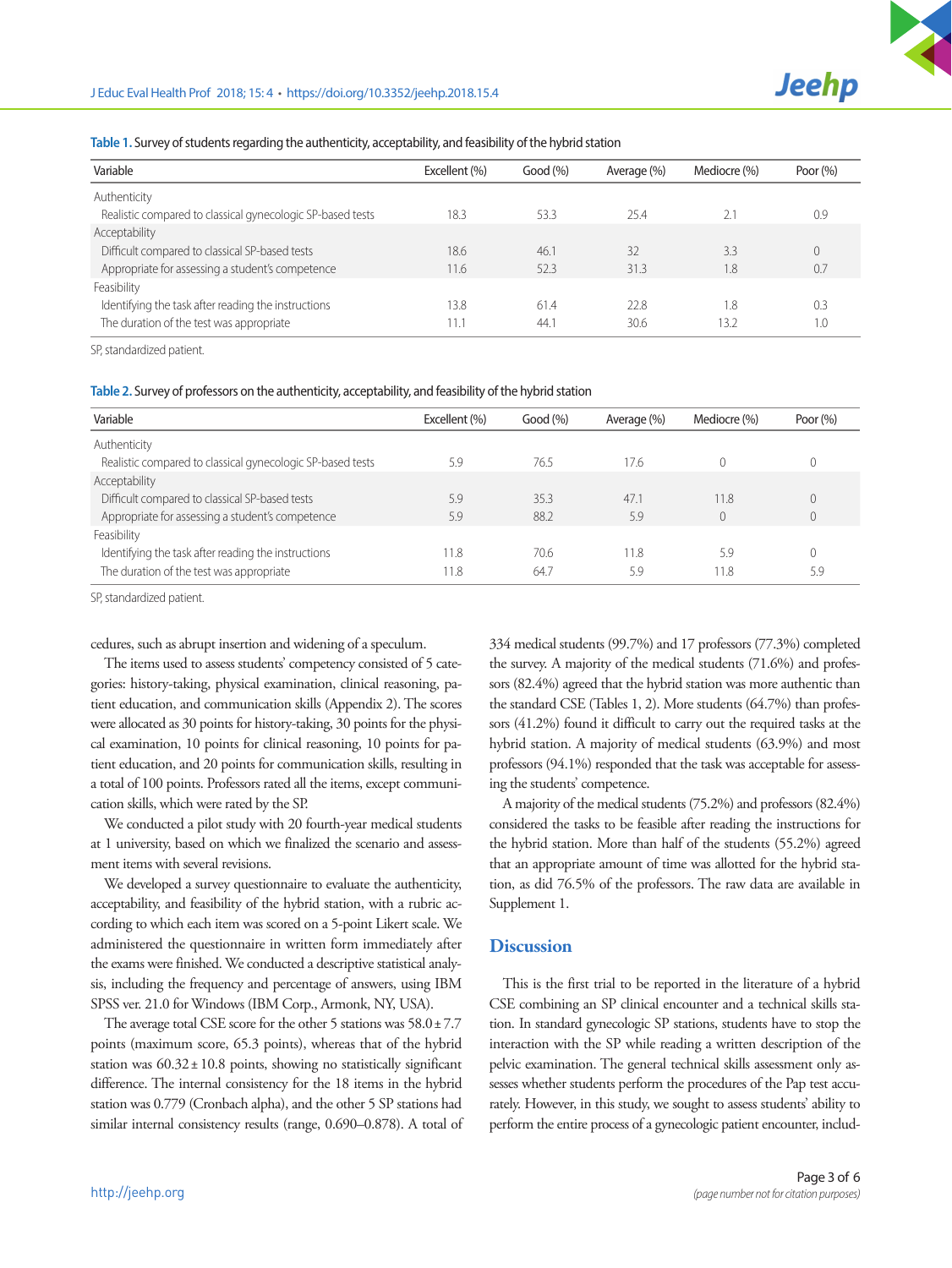ing an intimate examination without a written description.

Forsaking the standard gynecologic stations, where the SP gives a written description of the examination findings to students, we assessed students in a realistic clinical setting in which they performed a Pap test on a pelvic model. Most of the students and professors agreed that the hybrid station was more realistic and practical than the standard CSE, proving the authenticity of the hybrid station. Both real and simulated patient involvement have been found to show positive impacts on the assessment of intimate examination skills [1]. Therefore, we suggest that this hybrid station is a more useful and safer way to assess students' pelvic examination skills.

Most of the medical students (63.9%) and professors (94.1%) agreed that the task was acceptable as a way to assess the students' competence. The average score of the hybrid station was similar to those of the other 5 SP stations, further suggesting that this hybrid station was acceptable for assessing the students' clinical reasoning and communication skills at the same time.

Three-fourths of the medical students and most of the professors agreed that the tasks were feasible after reading the instructions for the hybrid station, and more than half of the students and three-fourths of the professors agreed that a proper amount of time was allotted for the hybrid station. The fact that the average score of the hybrid station was similar to those of other stations also supports the conclusion that this 15-minute hybrid station was an acceptable tool for assessing students' performance.

We set up this station to realistically simulate outpatient gynecology clinics, and students could see the pelvic model when they entered the room. Therefore, all students tried to perform the Pap test, which may have tended to increase their total scores at the hybrid station, although 64.7% of the students felt that the hybrid station was more difficult than the other SP encounter stations. Students have been found to be nervous in the presence of SPs, leading to lower scores on pelvic exams [4]. A more detailed and well-articulated scenario, as well as variations in the station setup, space, and checklist, should be developed to assess whether students make different diagnoses and perform different tests for different patients when similar test items are present in the exams. Various hybrid stations should be developed that will be helpful for assessing medical students' communication skills, ethics, and technical skills. Further investigations should focus on the impact of hybrid stations on students' attitudes towards various responses of the SPs.

The limitations of the present study are as follows: the retrospective cross-sectional observational design, and the use of only 1 hybrid station as the comparison group. Nevertheless, we found that using an SP combined with a simple skills test was an authentic, acceptable, and feasible way of assessing students' performance of both technical skills and clinical reasoning skills.

In conclusion, our results satisfied the hypothesis that medical students would evaluate the hybrid station as being more authentic, acceptable, and feasible than the other SP encounter stations. Therefore, we suggest that hybrid exams are a useful tool for assessing students' performance, including clinical reasoning ability.

ORCID: Ji-Hyun Seo: https://orcid.org/0000-0002-0691-3957; Younglim Oh: https://orcid.org/0000-0002-0376-1345; Sunju Im: https://orcid.org/0000-0002-3038-3570; Do-Kyong Kim: https:// orcid.org/0000-0001-8639-1951; Hyun-Hee Kong: https://orcid. org/0000-0003-1075-0051; HyeRin Roh: https://orcid.org/0000- 0002-3879-709X

#### Authors' contributions

Conceptualization: SI, HR, YO, HHK, DKK, JHS. Data curation: SI, HR, YO, HHK, DKK, JHS. Formal analysis: JHS, YO, HR, YO, HHK, DKK. Methodology: YO, HHK, DKK, SI, JHS, HR. Project administration: HHK, DKK, YO, SI, HR. Writing– original draft: JHS, YO, SI, HHK, DKK, HR. Writing–review & editing: JHS, YO, SI, HHK, DKK, HR

## Conflict of interest

No potential conflict of interest relevant to this article was reported.

#### Funding

No financial support was received by the authors for the present study.

#### Acknowledgments

We would like to express our warm thanks to Da Hee Kim and Tae Hyun Kim, who supported our study as standardized patient trainers and data organizers.

## Supplementary materials

Supplement 1. Data files are available from [https://doi.org/10.7910/](https://doi.org10.7910/DVN/FECNDV)  [DVN/FECNDV](https://doi.org10.7910/DVN/FECNDV)

Supplement 2. Audio recording of the abstract

## **References**

- 1. Jha V, Setna Z, Al-Hity A, Quinton ND, Roberts TE. Patient involvement in teaching and assessing intimate examination skills: a systematic review. Med Educ 2010;44:347-357. [https://doi.org/10.1111/](https://doi.org/10.1111/j.1365-2923.2009.03608.x) [j.1365-2923.2009.03608.x](https://doi.org/10.1111/j.1365-2923.2009.03608.x)
- 2. Kim KS. Introduction and administration of the clinical skill test of the medical licensing examination, republic of Korea (2009). J Educ Eval Health Prof 2010;7:4. https://doi.org/10.3352/jeehp.2010.7.4
- 3. Frank JR, Snell LS, Cate OT, Holmboe ES, Carraccio C, Swing SR,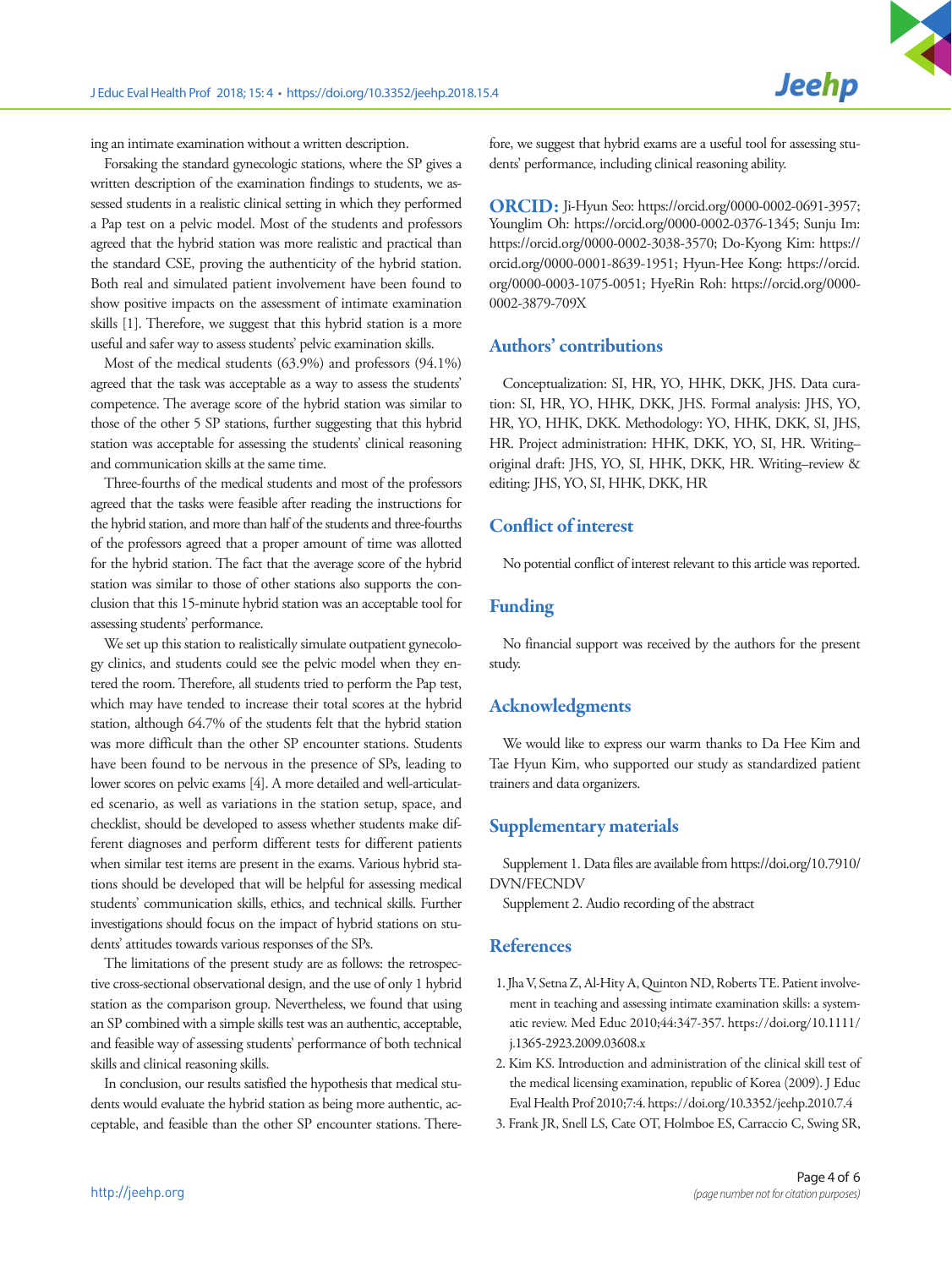

Harris P, Glasgow NJ, Campbell C, Dath D, Harden RM, Iobst W, Long DM, Mungroo R, Richardson DL, Sherbino J, Silver I, Taber S, Talbot M, Harris KA. Competency-based medical education: theory to practice. Med Teach 2010;32:638-645. [https://doi.org/10.3109/0](https://doi.org/10.3109/0142159X.2010.501190) [142159X.2010.501190](https://doi.org/10.3109/0142159X.2010.501190)

4. Posner GD, Hamstra SJ. Too much small talk?: medical students' pelvic examination skills falter with pleasant patients. Med Educ 2013;47:1209- 1214. https://doi.org/10.1111/medu.12280